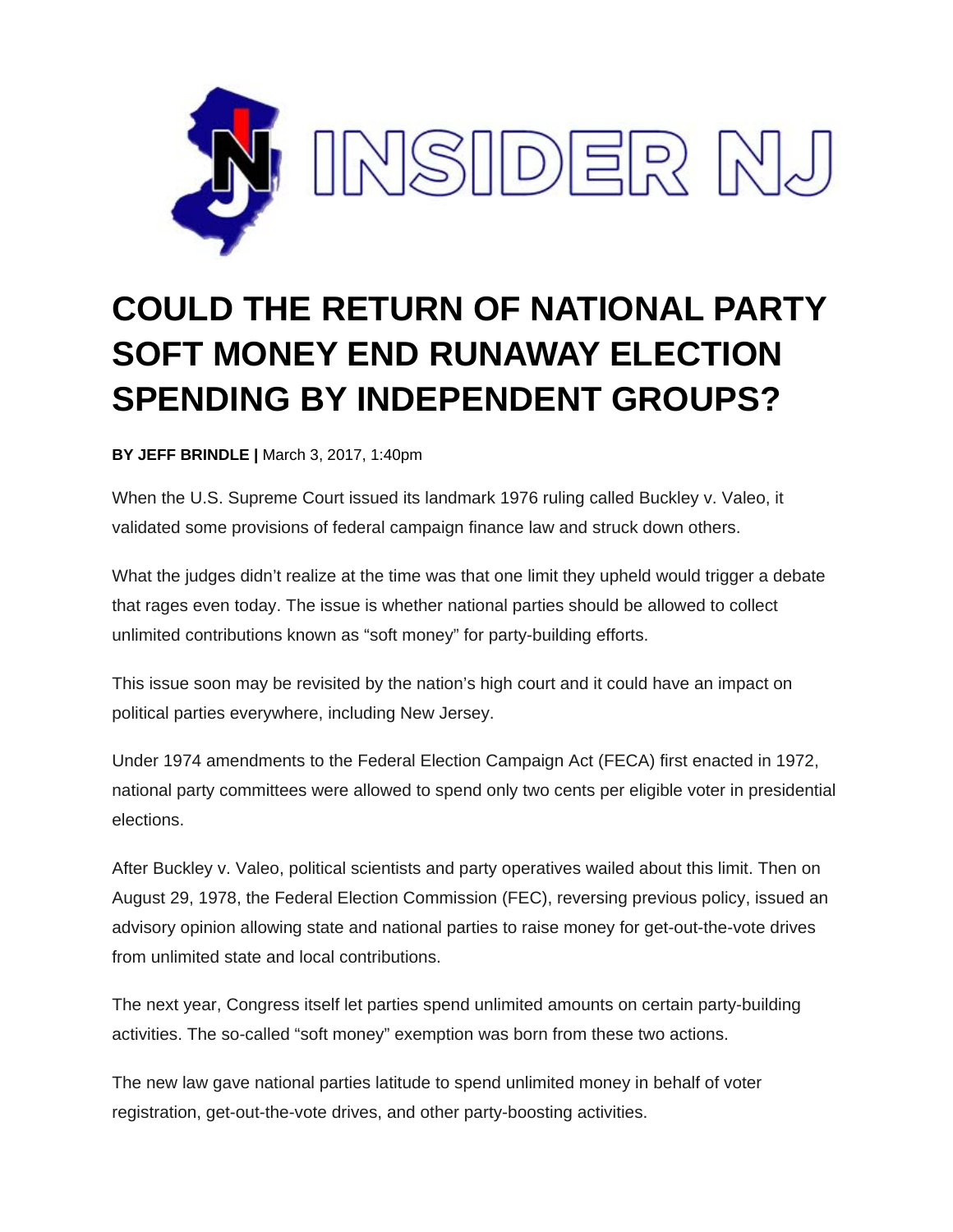Herbert Alexander, University of Southern California political scientist and member of President John F. Kennedy's Commission on Campaign Costs said: "Anybody who believes in the twoparty system will say that to the extent that soft money is used to register voters and invigorate the parties, then it is a valuable, good use of money in the system."

By the mid-1980s, the national parties were spending millions on these activities. Later, the parties stretched the interpretation of generic party building to include direct mail and broadcast ads, leading to even greater spending.

Overall, the trend in Supreme Court decisions during the period following Buckley v. Valeo was favorable toward the political party system, lifting many restrictions placed on them nationally and throughout the states.

In Party Politics in America, political scientist Marjorie Randon Hershey writes about this period: "State and local parties, energized by money, became more involved in campaigns … soft money allowed the parties to play more of a role in the most competitive races than had been the case in more than a half century."

Despite court rulings that endorsed the role of political parties, and the positive impact of soft money at the state level, concern grew among reformers.

In 1984, national Common Cause sued the FEC to adopt regulations governing the use of soft money. By 1991, the national parties, for the first time, were required to disclose their soft money party-building activities.

The parties were required to report their expenditures and contributors. Corporations and unions, otherwise unable to donate to federal candidates directly, were permitted to contribute to parties in unlimited amounts.

Soft money activity reached a crescendo by 1996, when the two national parties raised \$244 million during a presidential election year (\$378 million in current dollars), according to Center for Responsive Politics.

The campaign also led to the biggest election-related scandal since Watergate. Federal prosecutors indicted 27 individuals and two corporations on several charges, including illegal soft money contributions from foreign sources. The Democratic National Committee was forced to return \$3.1 million to donors.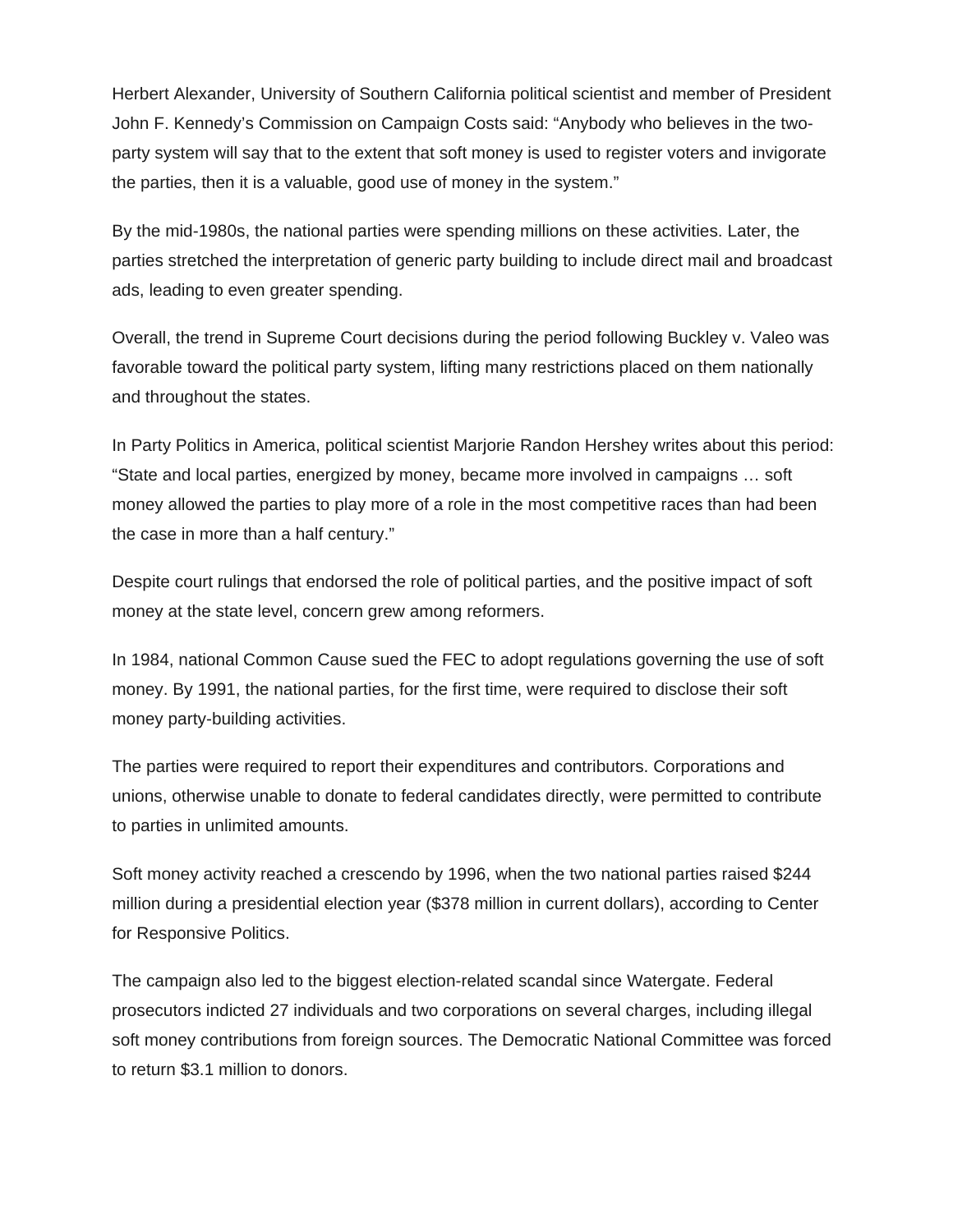Reformers intensified their efforts to end soft money. In 2002, their efforts were rewarded by Congress' enactment of the Bipartisan Campaign Reform Act (BCRA), more popularly known as McCain/Feingold.

Much of the current upheaval in campaign finance law stems from court cases seeking to undo this well-intended but largely misguided legislation.

BCRA banned soft money for parties, placed restrictions on independent issue ads, and imposed a 30-day primary and 60-day general election blackout period on independent electioneering advertising.

Challenges to the new law began almost immediately.

In McConnell v. Federal Election Commission (FEC) in 2003, the pre-John Roberts Court voted 5-4 to upheld BCRA. This support for the reform law did not last long.

Roberts joined the court as chief justice in 2005 and it tilted more toward free speech rights than the previous court. The court soon began dismantling BCRA. Its 2007 FEC v. Wisconsin Right to Life ruling abolished the BCRA blackout period for issue ads.

Next came Citizens United v. FEC in 2010. The Supreme Court ruled that the ban on corporate and union independent expenditures was unconstitutional. Moreover, the Court ended altogether the advertising blackout periods faced by these groups though it strongly endorsed disclosure.

Following Citizens United, the D.C. Court of Appeals issued Speech Now (2010) and Carey v. FEC (2011), resulting in the creation of Super PACs.

Most recently, in McCutcheon v. FEC, 2014, the U.S. Supreme Court upended aggregate contribution limits as applied to donations made to federal candidates, parties, and PACs.

Now, perhaps not too far in the future, the U.S. Supreme Court may hear a case that could surely impact the party system and shake up campaign finance law even more.

In Republican Party of Louisiana v. FEC, a challenge is being mounted calling for an end to the ban on soft money to national parties.

On November 7, 2016, a three-judge panel of the U.S. District Court for the District of Columbia granted summary judgement to FEC in upholding the soft money ban. On November 11, 2016, the plaintiffs filed a motion of appeal to the U.S. Supreme Court.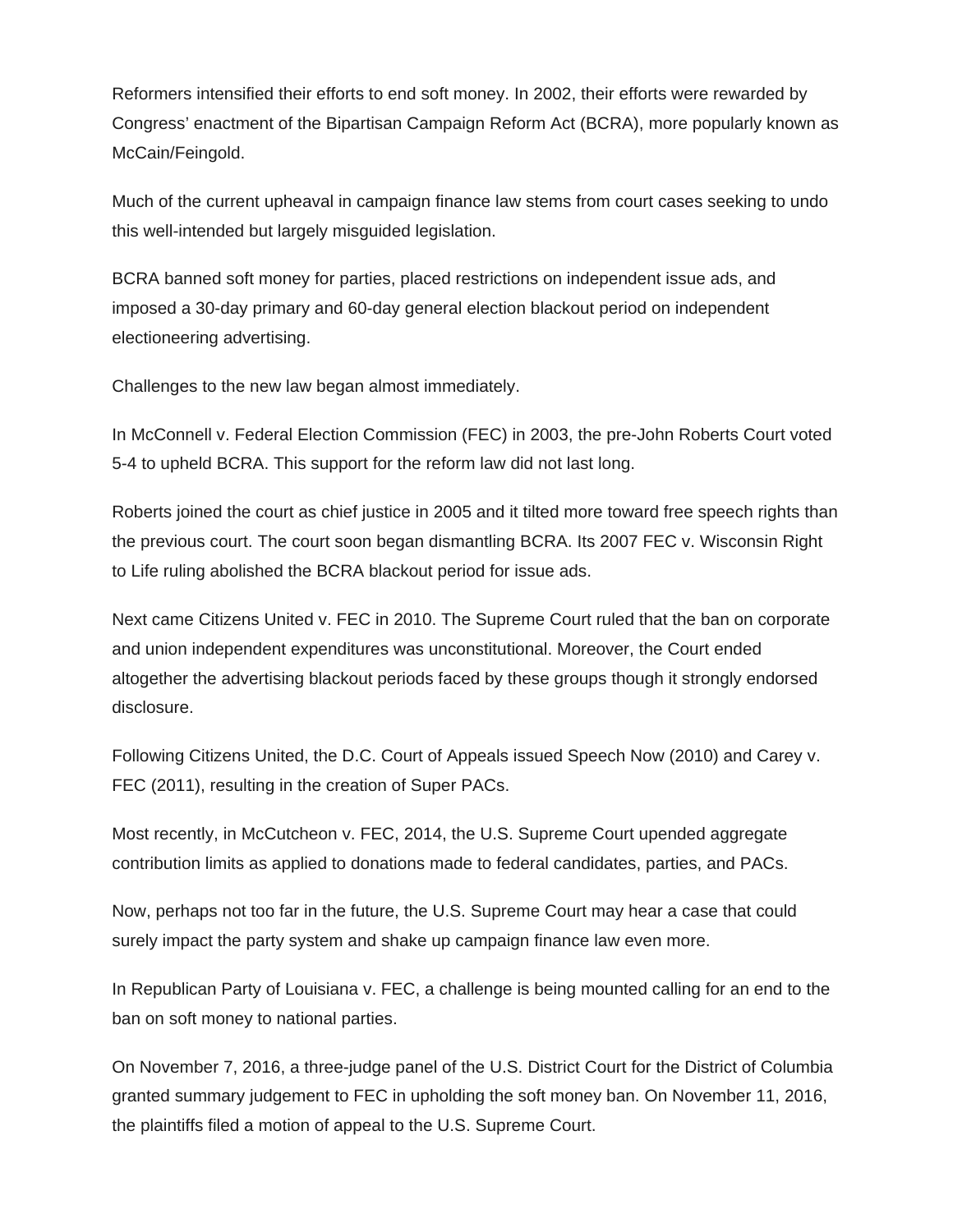In the case, the Louisiana Republican party is questioning the constitutionality of FECA provisions that regulate federal campaign finance activity by state and local parties.

The plaintiffs assert that the contribution limits applicable under FECA to state and local federal activity violate First Amendment free speech and associational rights.

Lifting the restrictions would end the soft money ban on state accounts established by national parties.

Campaign activity out of state party federal accounts involves advertising that supports or opposes federal candidates, get-out-the-vote efforts, voter identification tracking, voter registration, and generic party building.

For some years now it has been obvious that the political party system nationally and in New Jersey needs to be strengthened.

The need to rebuild the political parties is all the more apparent given the rise and influence of independent special interest groups apart from candidates and parties. This has taken place since McCain/Feingold was enacted, then followed by the ruling in Citizens United, which further facilitated an explosion in outside spending.

During the 2016 presidential and congressional cycle, independent groups spent \$1.7 billion nationally, according to the Center for Responsive Politics.

The issue is also significant in New Jersey. During the gubernatorial and legislative elections of 2013, independent groups outflanked the parties by spending \$41 million to \$14 million. They spent \$27 million in support or opposition to ballot questions this past November and will undoubtedly exceed 2013 totals during this year's gubernatorial and legislative elections.

Independent, often anonymous, groups are not only dominating elections but are now assuming many of the traditional roles played by the more accountable, regulated political parties. Scandals like the one in 1996 are unusual and should face a strong, swift response from regulators and law enforcement officials.

In an opinion filed in Colorado Republican Federal Campaign Committee v. FEC (1996), Justice Clarence Thomas noted that political parties are one of the best means of preventing corruption of candidates. "The structure of political parties is such that the theoretical danger of those groups actually engaging in quid pro quos with candidates is significantly less than the threat of